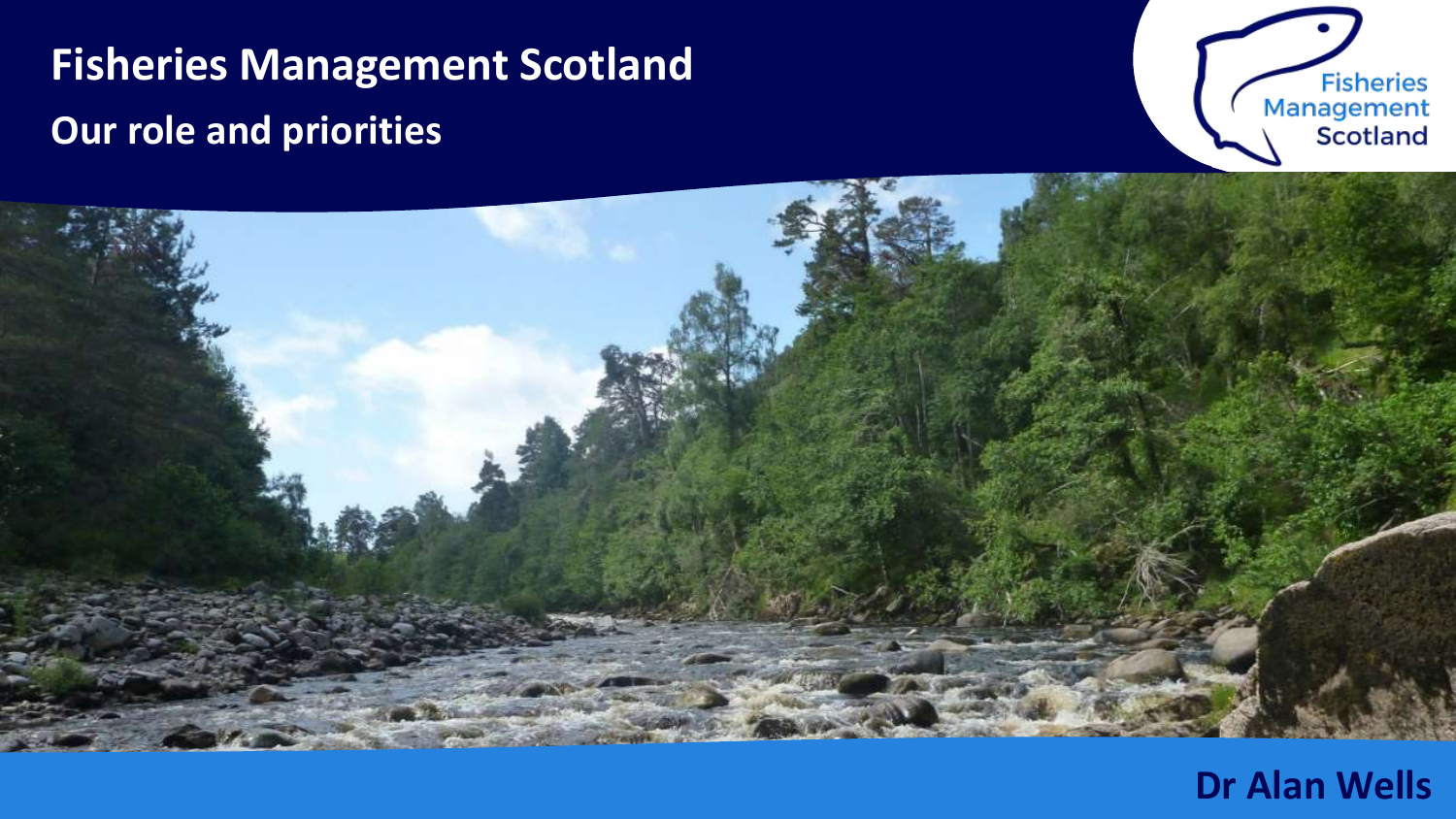

- Established in November 2016.
- ASFB constitution altered to change the name to Fisheries Management Scotland, and enable all DSFBs and Fishery Trusts to join.
- Board drawn from across the membership.
- Rivers and Fisheries Trusts of Scotland will cease its current operational activities in March 2017.
- Fisheries Management Scotland is now the representative body for DSFBs and Fishery Trusts in Scotland.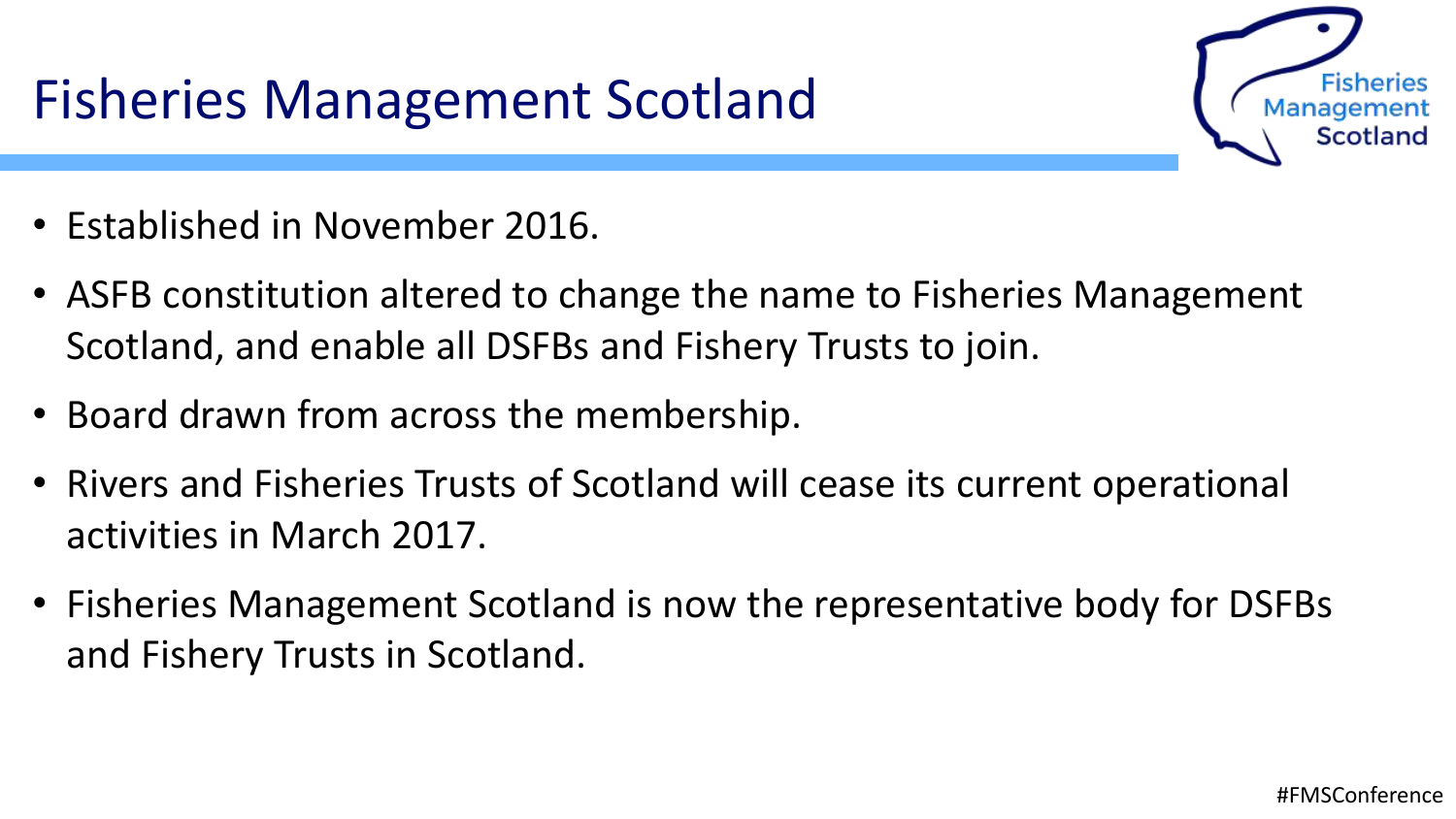



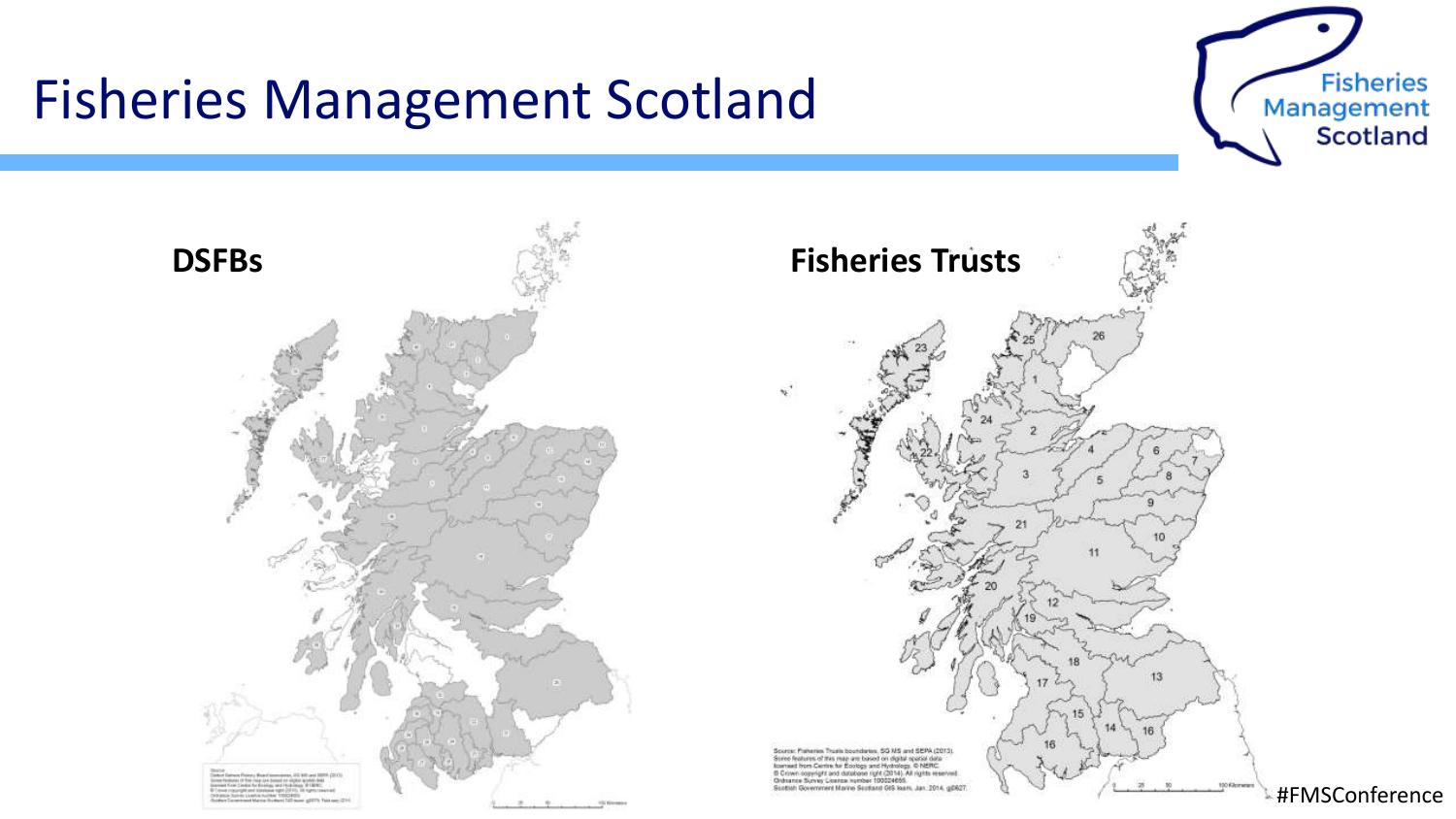

### **Aim**

- To represent the interests of its member organisations, including both majority views and significant minority views
- To influence relevant policy as may be desirable for the protection, preservation and development of Scotland's wild salmon and freshwater fish and fisheries and their environment
- Alan Wells (CEO)
- Brian Davidson (Director of Communications & Administration)
- Sean Dugan (Scottish Fisheries Coordination Centre Manager)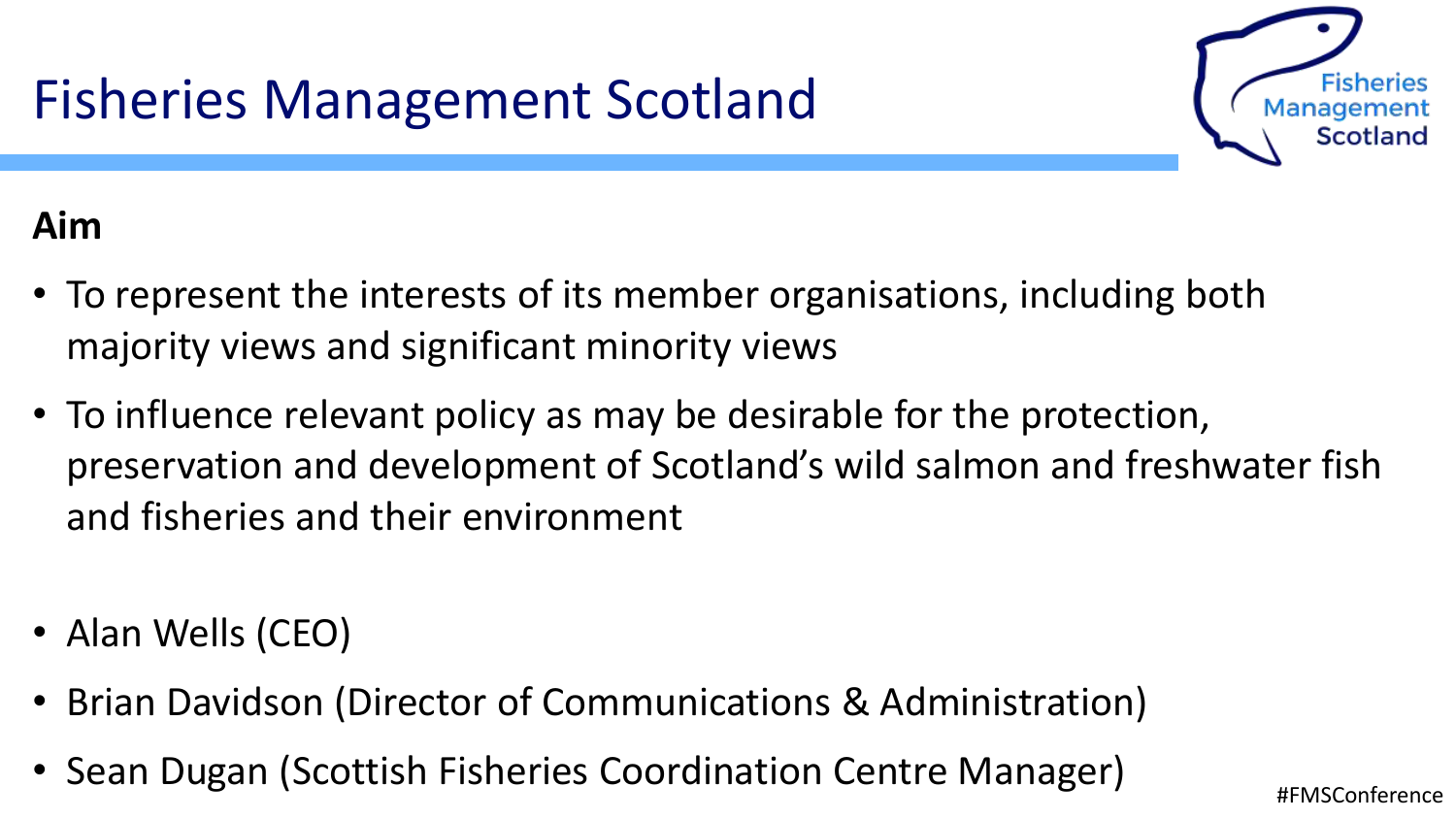- Representation
- Regular face to face meetings with Government and Agencies
- Regular face to face meetings with Industry
- Parliamentary briefings and engagement

- Work with our members to respond to relevant National Consultations
- Respond to developments of National or strategic importance



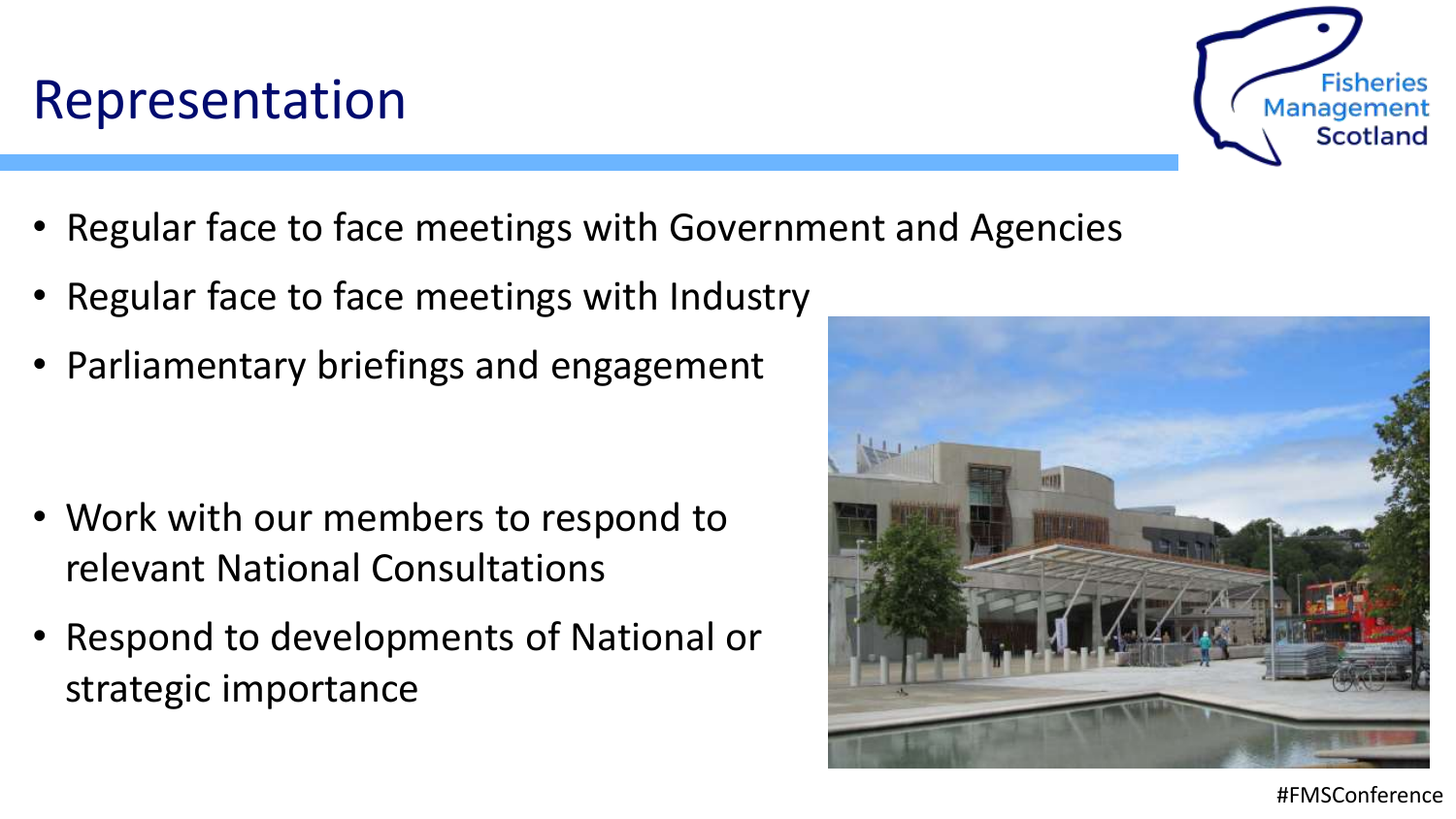# Representation



- Represent the interests of our members at a National level
	- Stakeholder Reference Group and sub-groups
	- Salmon Liaison Group (Conservation Limits)
	- SEPA NAG, DPMAG, FFAG
	- Aquaculture
	- PAW Scotland
	- Species Reintroduction Forum/ Beaver Salmon Working Group
	- Marine Strategy Forum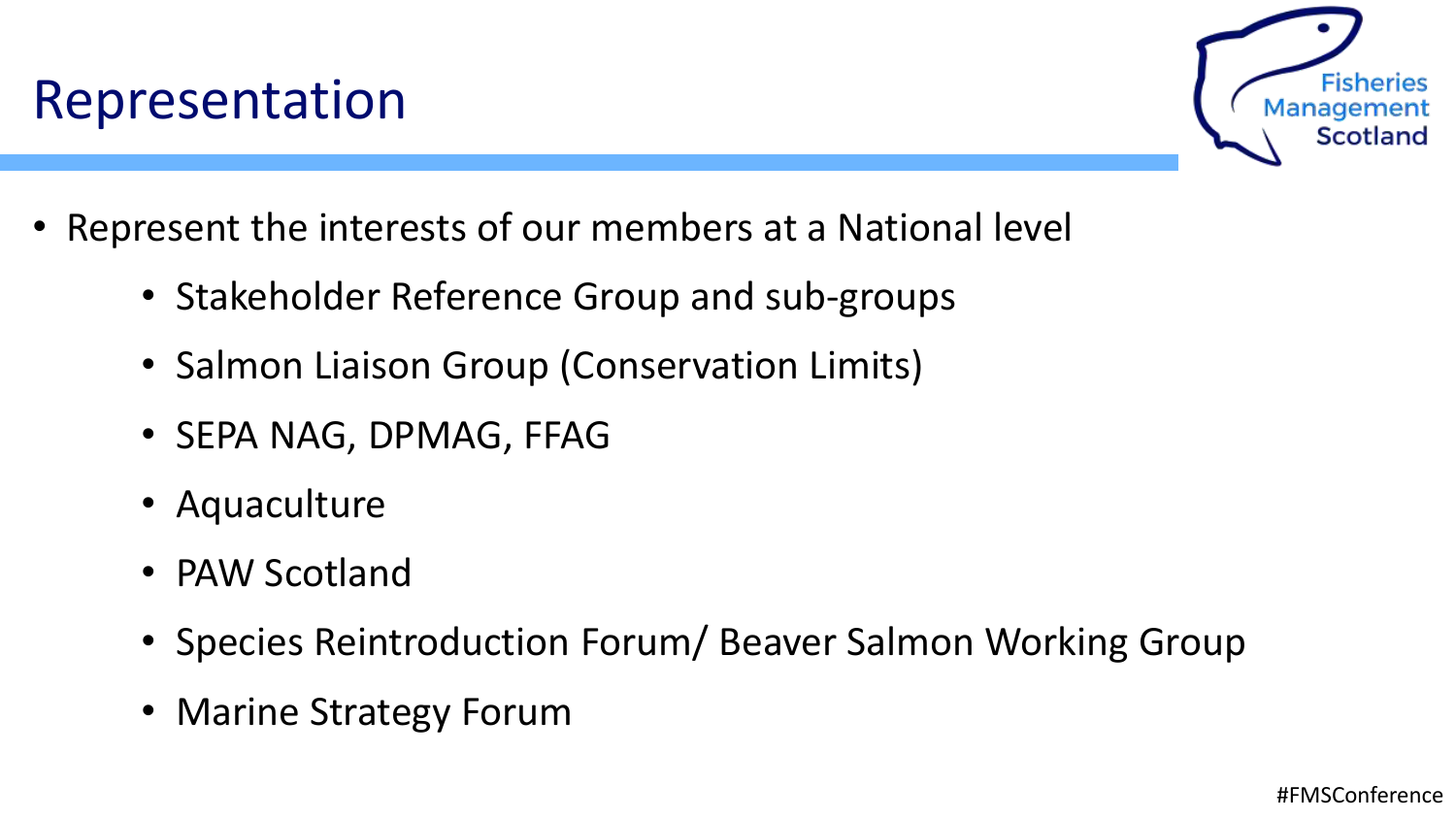# Guidance

- Provision of guidance on key issues/ pressures
	- Good Governance requirements on DSFBs
	- Stocking in SAC rivers
	- Aquaculture planning guidance
	- Offshore renewables planning guidance
	- RAFTS guidance on Stocking
	- Code of Good Practice (DSFBs and Trusts)



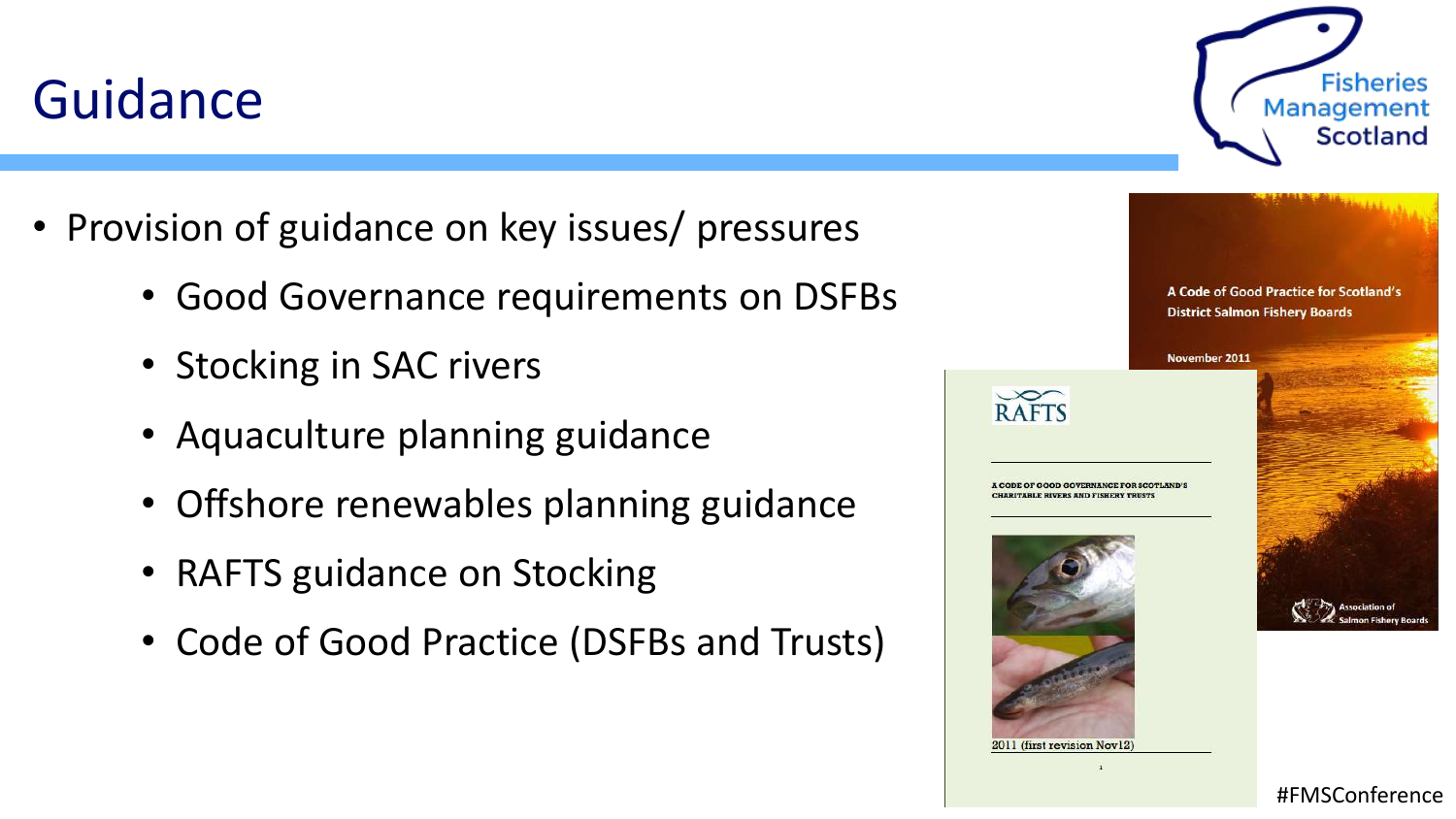- Training delivered by Fisheries Management Scotland, Institute of Fishery Management and Scottish Fisheries Coordination Centre
	- Chair Training and CPD Working Group
	- Coordinate with IFM the annual bailiff seminar
	- Develop specific enforcement training modules with members
	- Considering other training needs for members
	- Developing job profiles to highlight opportunities within the sector





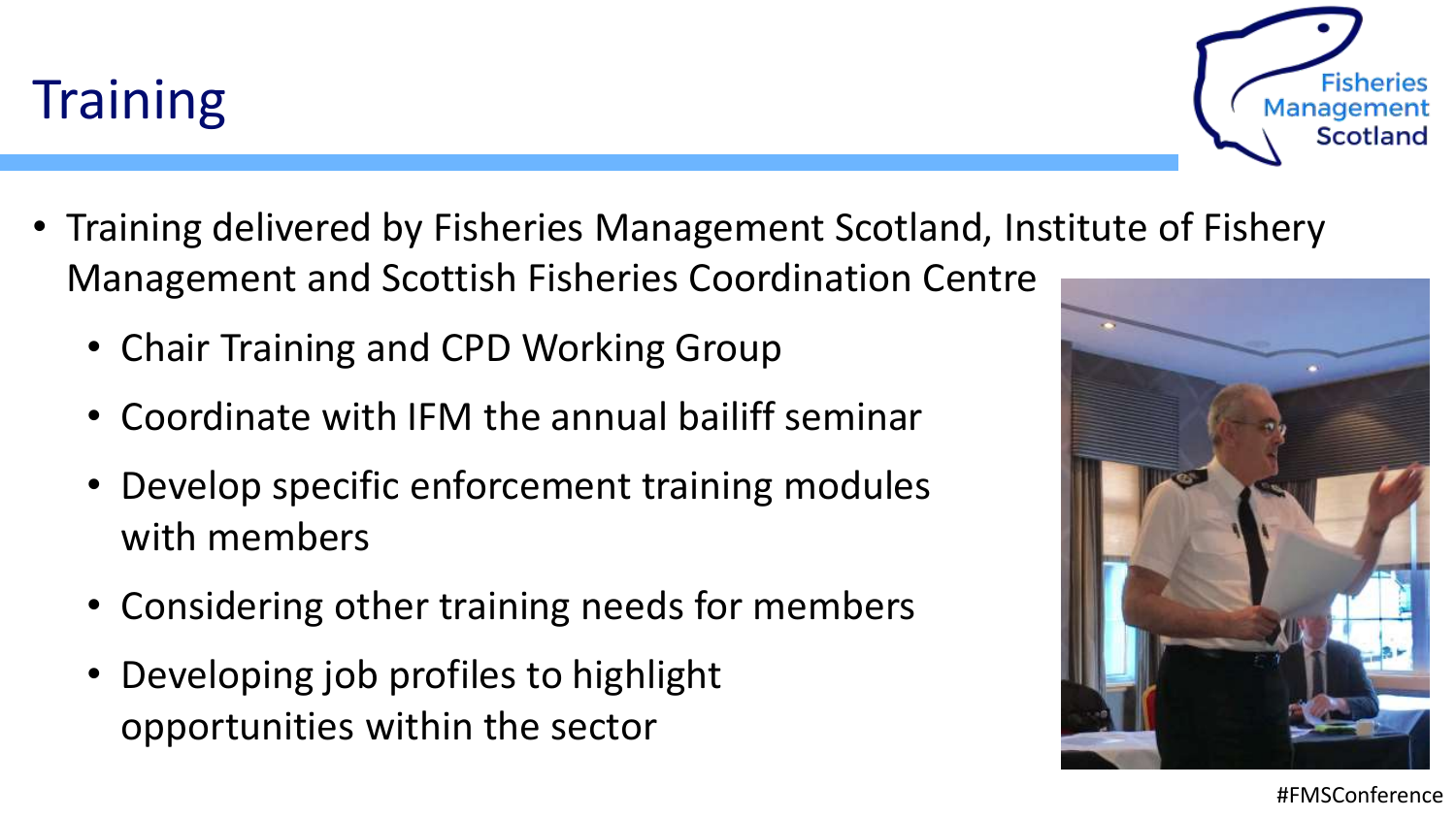**Training** 



- Scottish Fisheries Coordination Centre
	- Electrofishing
	- Habitat surveying
	- Scale reading
	- GIS
	- Database Design
	- Statistics
	- Fish Autopsy
	- Smolt/fish counting  $\bullet$  Smolt/fish counting

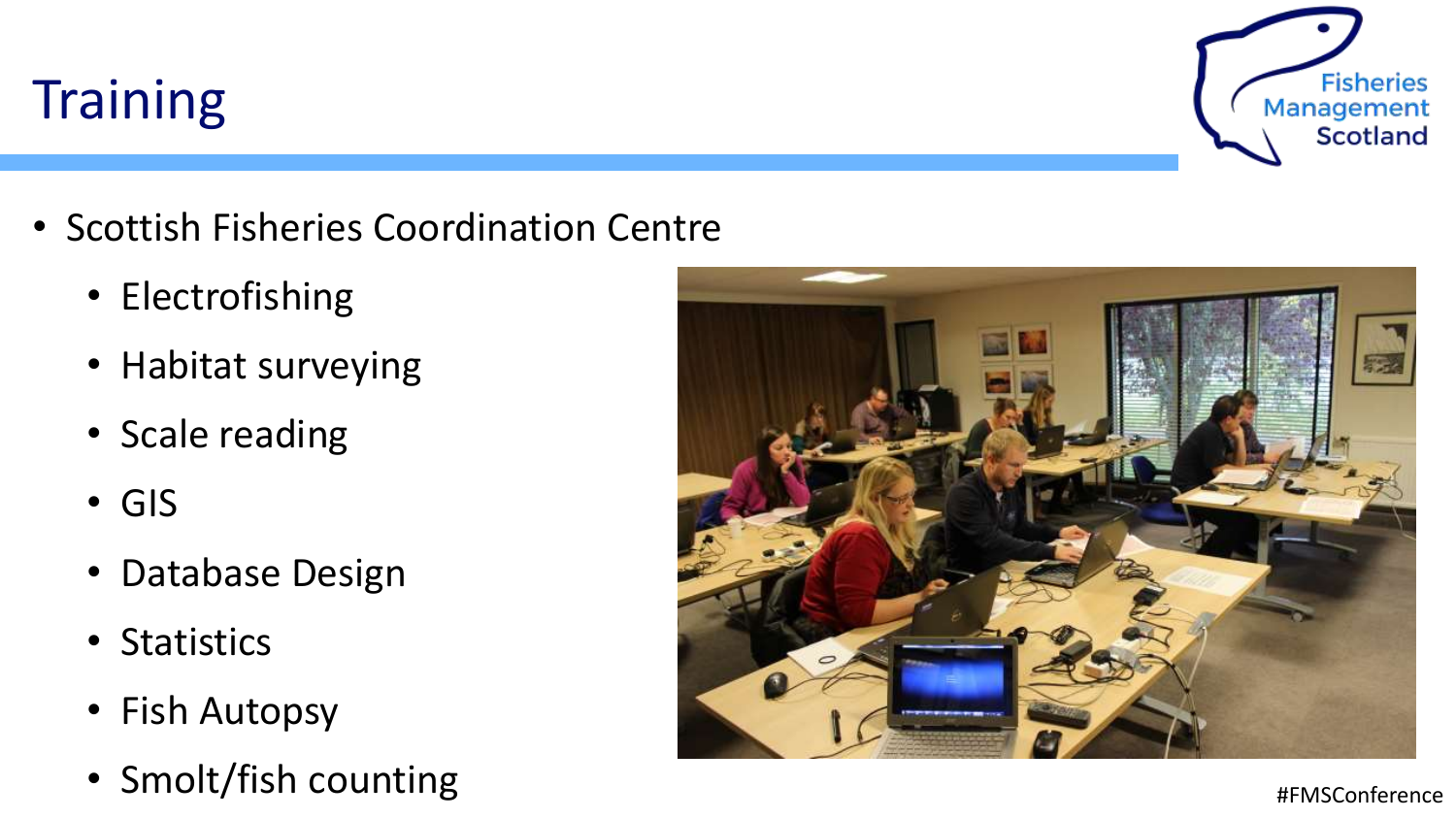# Fisheries Management Priorities

- Protect stocks
- Research & Monitoring
- Manage relevant species and habitats
- Education
- Fisheries Development & Angling Promotion



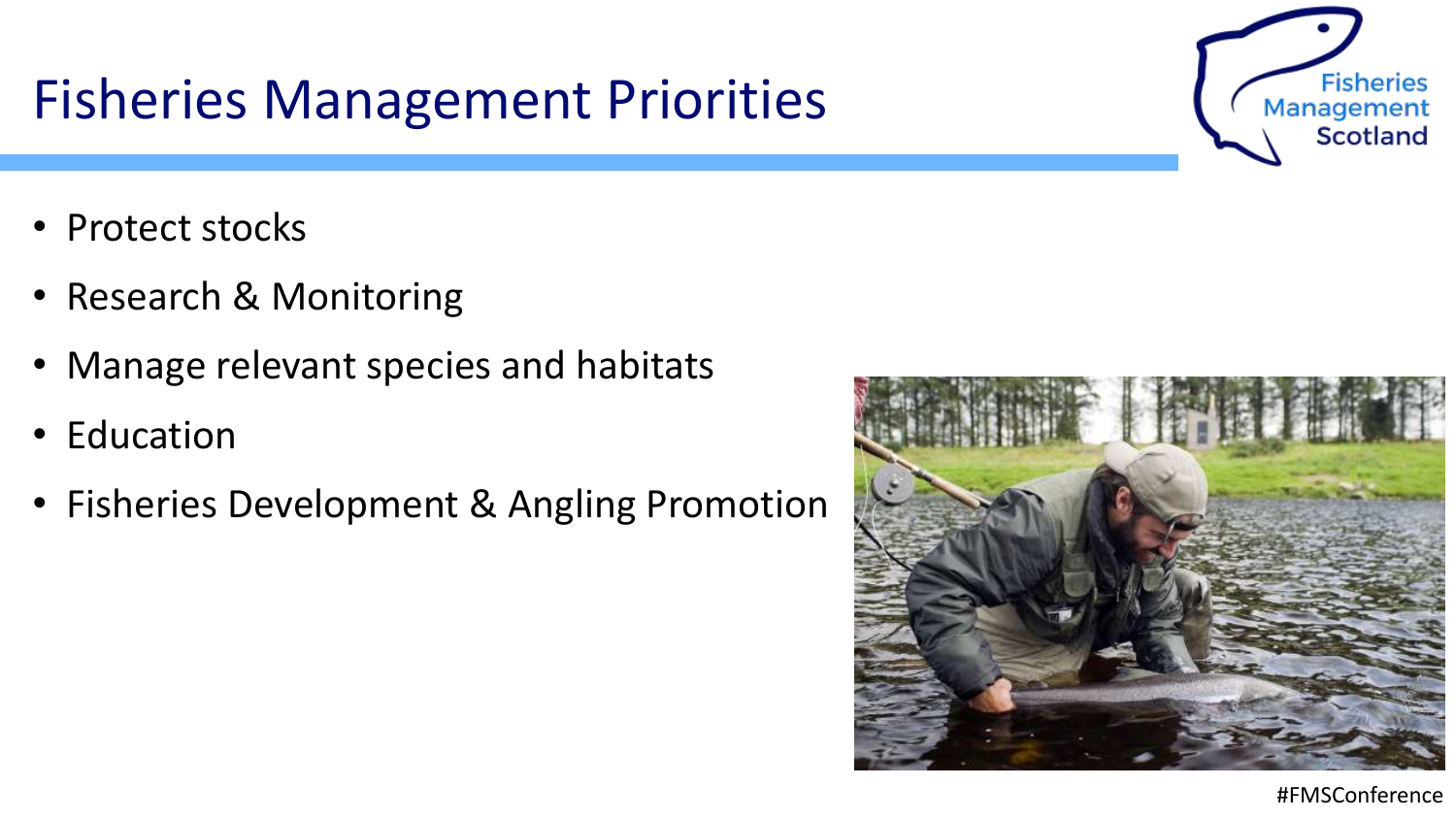### Protect Stocks

- Manage and control legal exploitation.
	- Conservation Limits, voluntary measures, compliance with close times
- Address illegal exploitation
	- Poaching or fishing without right or permission
- Employment, management and development of water bailiffs
	- 85 illegal instruments seized,
	- 268 cautions issued
	- 87 offences reported to procurator fiscal



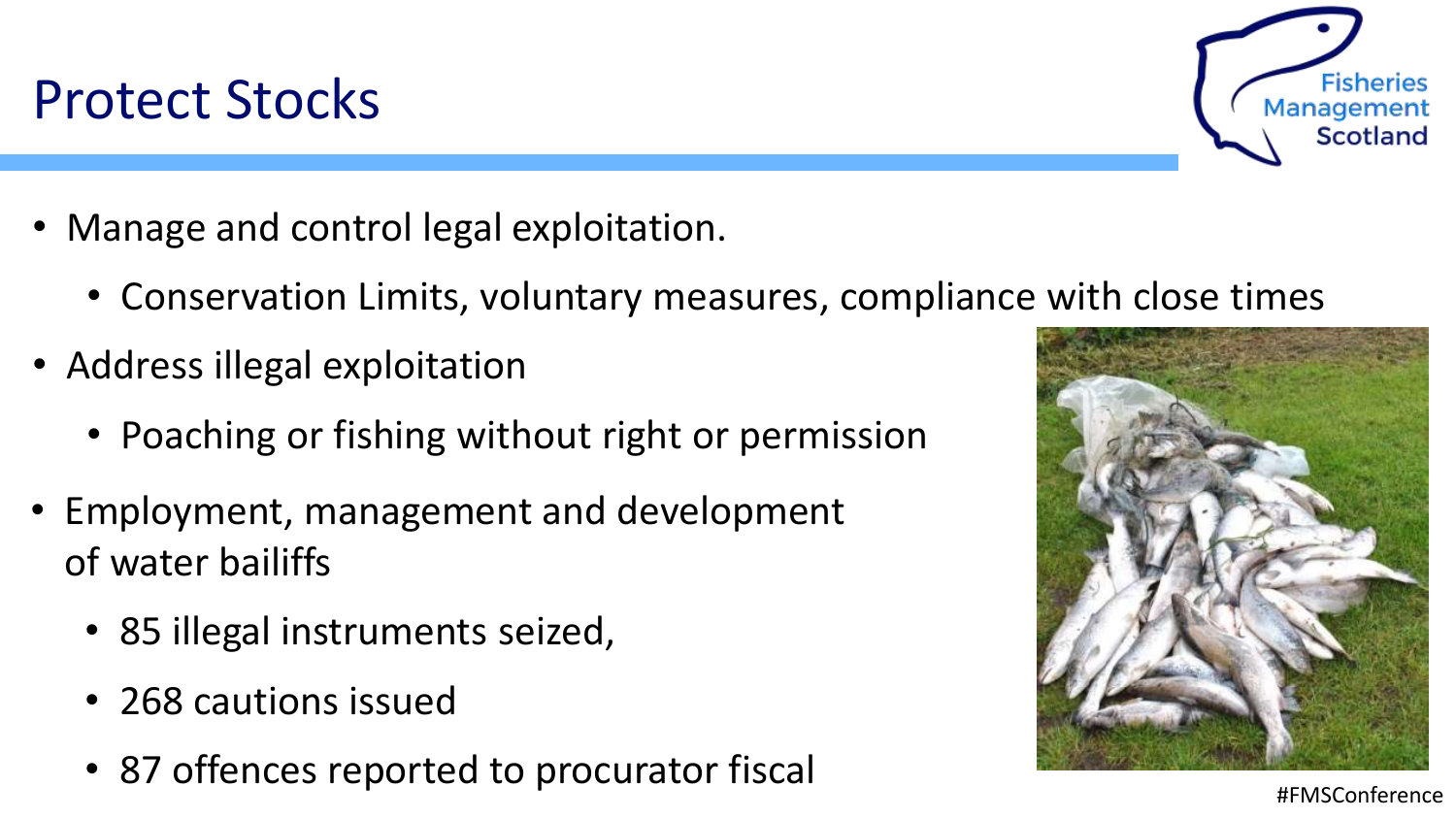# Protect Stocks

- Engaging with the Salmon Liaison Group Conservation Limits
- Salmon Farming
- Water Framework Directive
- Hydro electricity large scale and run of river
- Marine Renewable Energy
- Consultations and Planning
	- 557 planning applications and consultations
	- Aquaculture, renewables, forestry, CAR etc.
- All in the context of marine survival <br>  $\bullet$  All in the context of marine survival



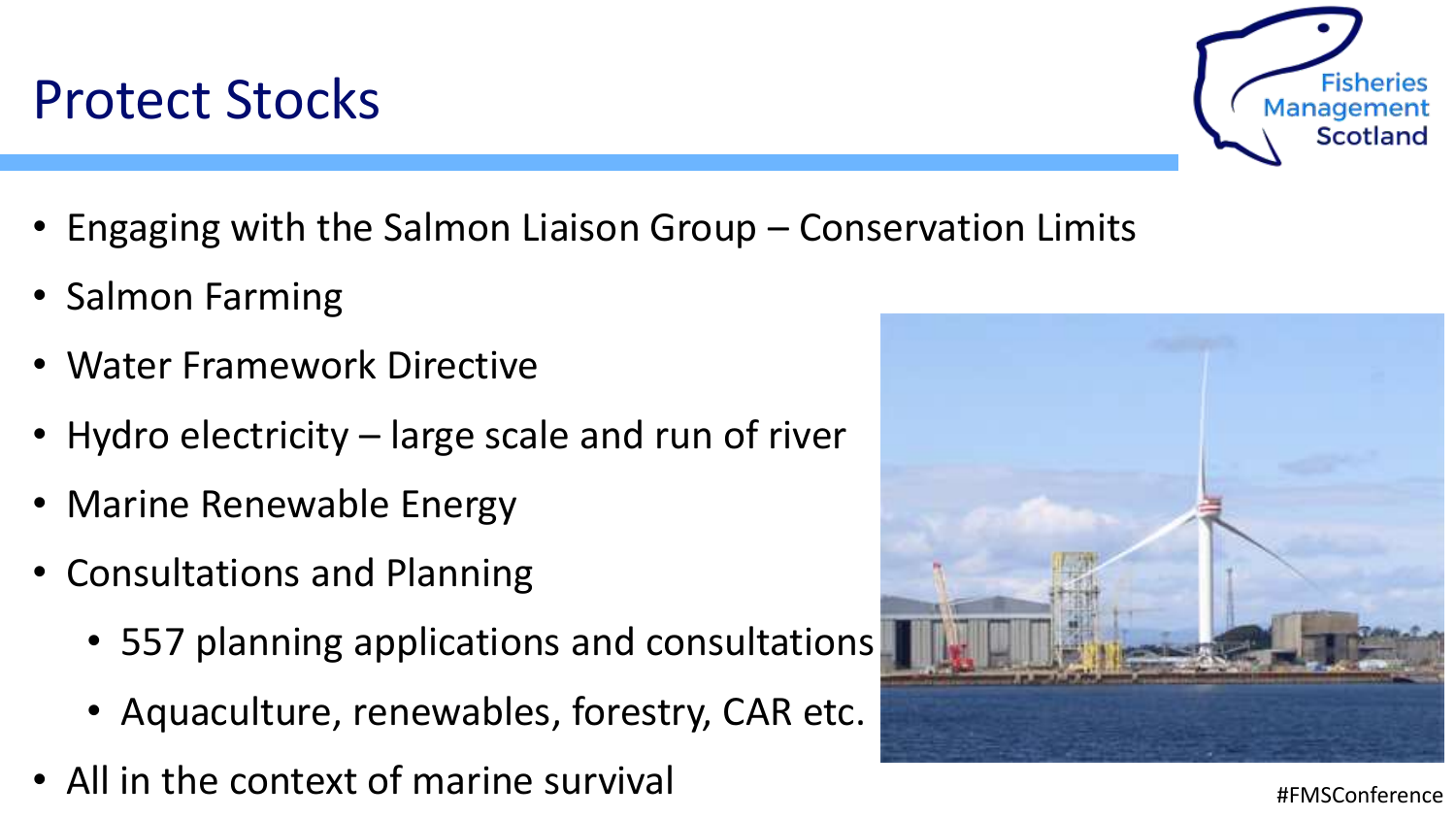# Research and Monitoring

- SFCC play a key role in the coordination and storage of data
- Salmon Liaison Group
- Sea Trout Sweep netting

- 12 Fish Counters operated
- 23 smolt traps
- 2000 electrofishing surveys





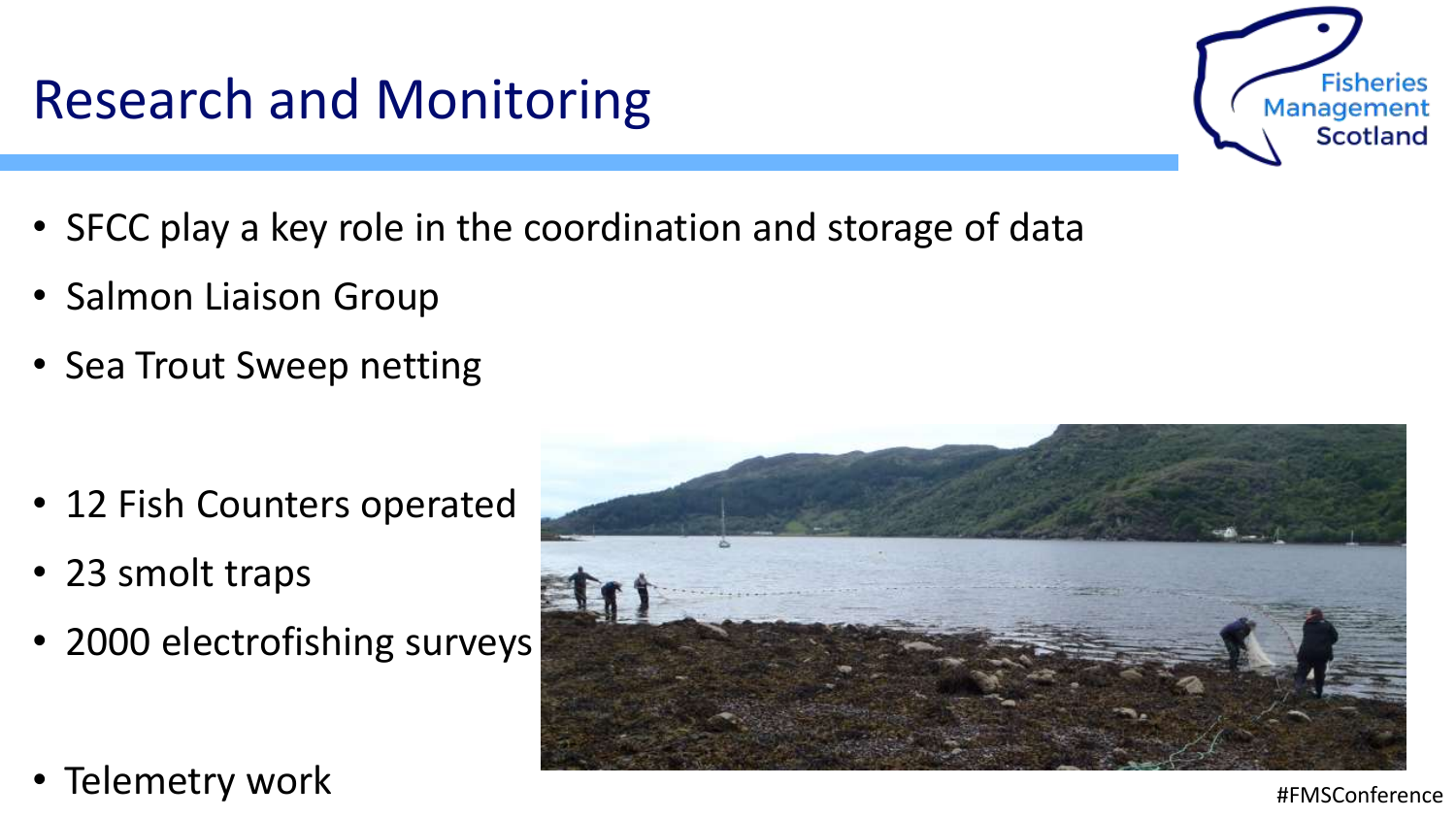# Manage Relevant Species and Habitats

- Ensure access to habitat through removal/ easement of man-made barriers to migration.
	- 39 assessed, 12 eased, 76km habitat opened
- Control Invasive Non-Native species
	- 1000km surveyed, 860 km treated
- Control/ manage predation
- Undertake habitat improvement work
	- 135,000 riparian trees planted
- Ensure adequate flow regime for fish



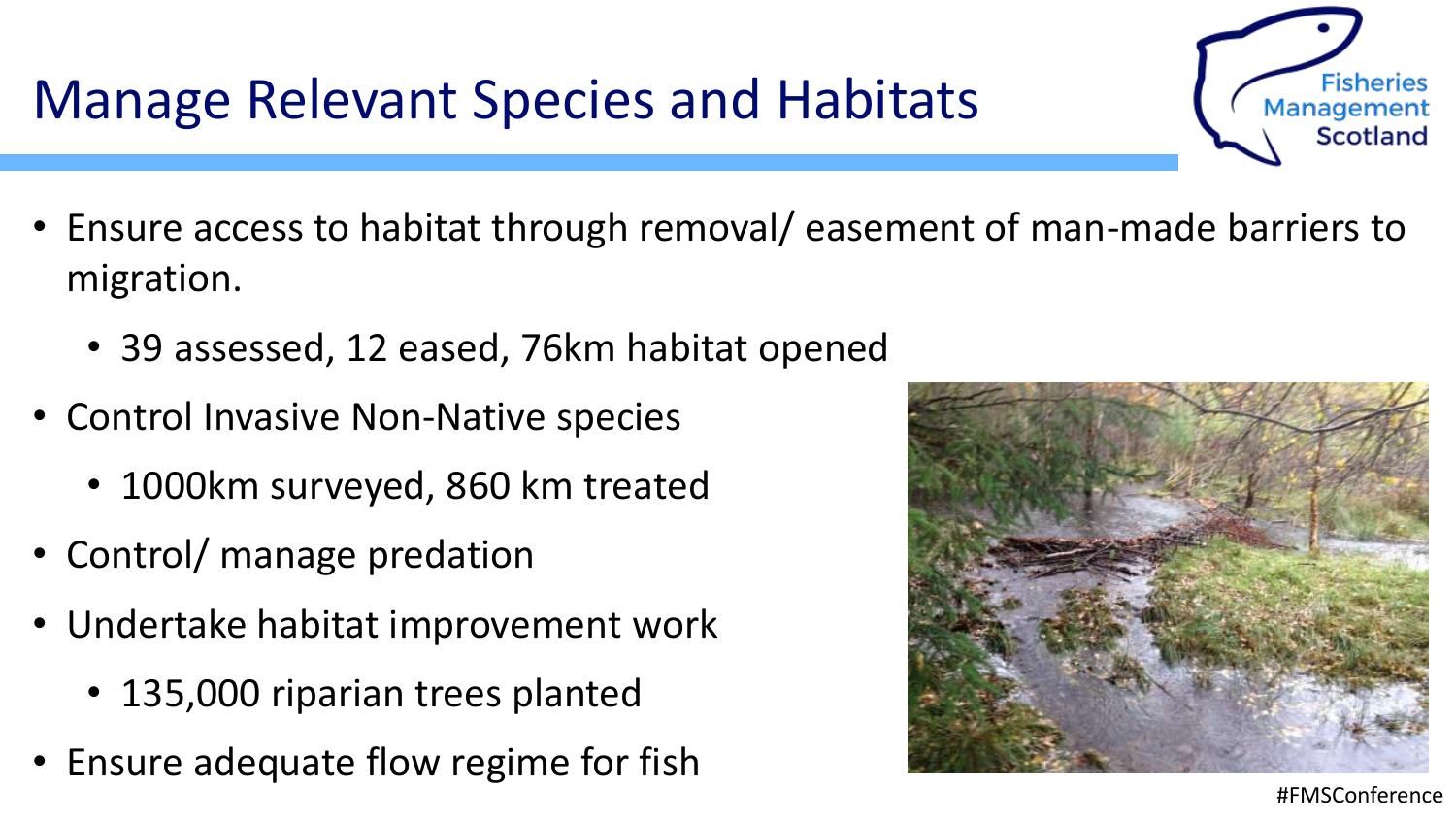- Vital to ensure that people have a good understanding of the needs of fish and fisheries.
- Salmon/ Trout/ Clyde in the Classroom
	- Over 26,000 participants -Clyde in the Classroom
	- Engaged children from 394 schools
- 240 education projects undertaken across Scotland
- Catch and Release Guidance
- Stocking Guidance

# Education



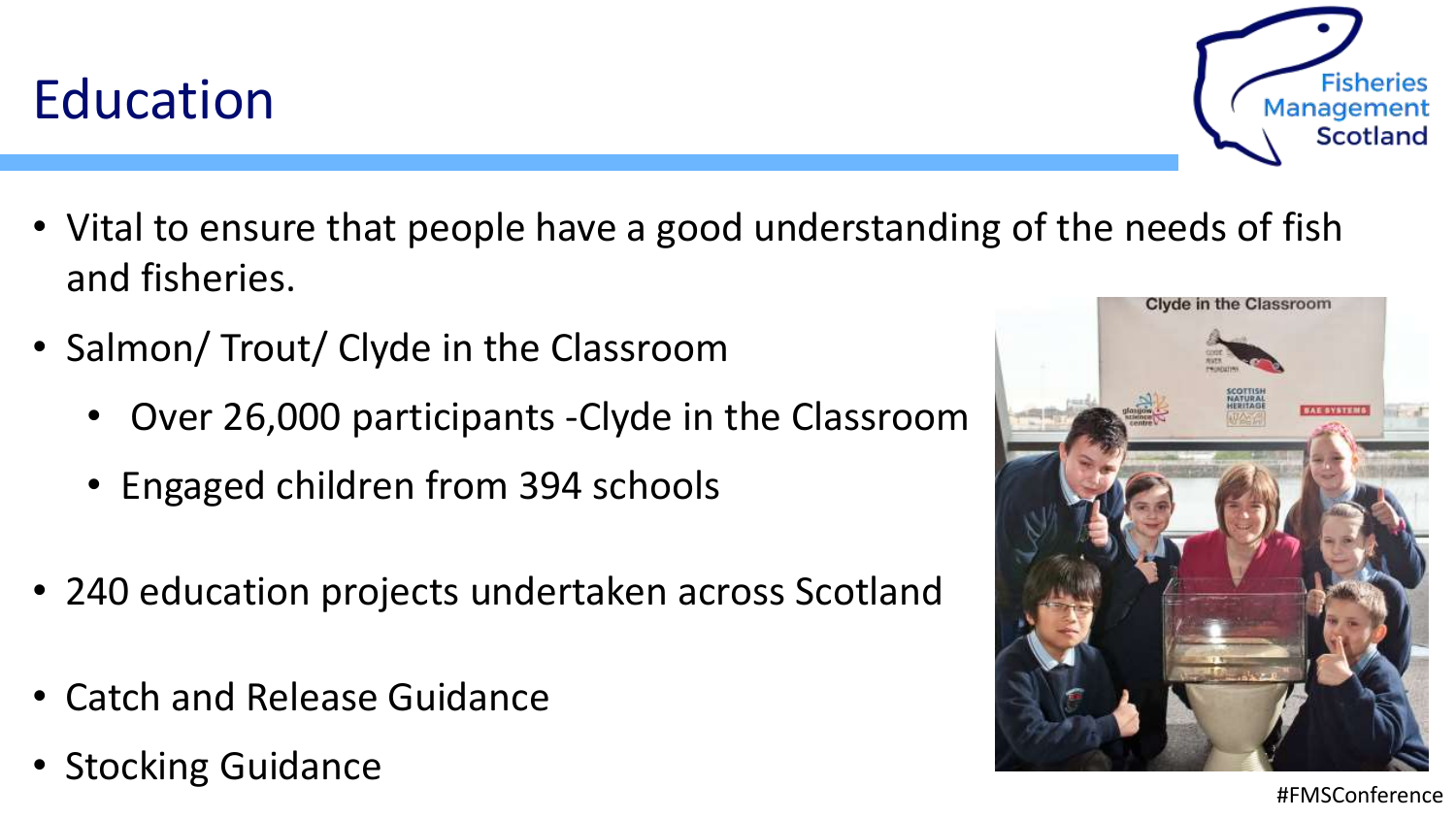# Angling Promotion and Development

- 73 Angling promotion events undertaken
- National coordination fishery development officers
- How many anglers?
- Demographic of anglers?
- Where are they coming from?
- How do we engage a new generation of anglers?